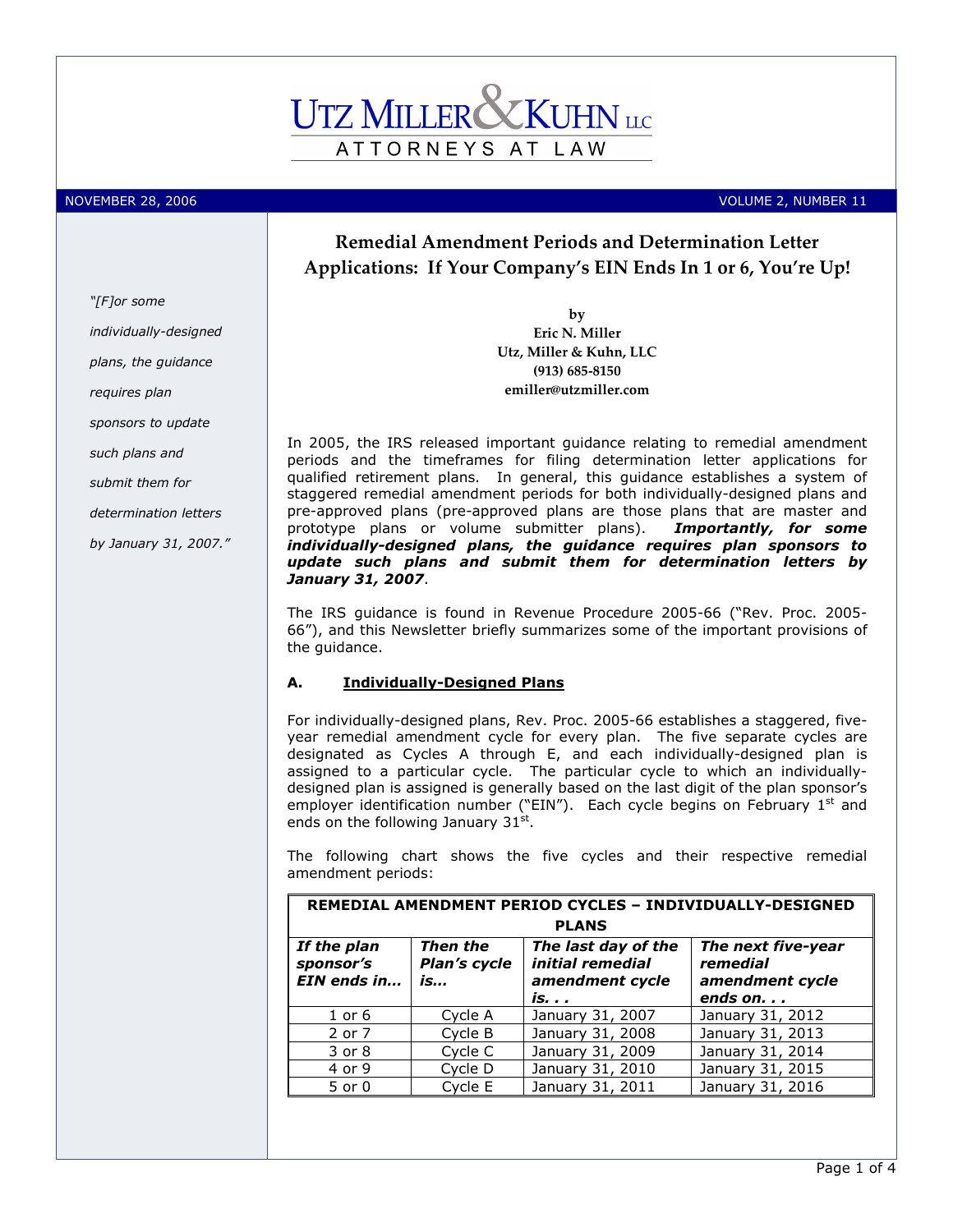"In submitting the

plan for a

determination letter,

the IRS . . . will

generally require the

plan document . . . to

be submitted in

restated format."

Utz, Miller & Kuhn, LLC 7285 West 132nd St. Suite 320 Overland Park, KS 66213

Phone: 913.685.0970 Fax: 913.685.1281

Gregory B. Kuhn gkuhn@utzmiller.com Phone: 913.685.0774 Fax: 913.685.1281

Eric N. Miller emiller@utzmiller.com Phone: 913.685.8150 Fax: 913.685.1281

John L. Utz jutz@utzmiller.com Phone: 913.685.7978 Fax: 913.685.1281

#### Matthew J. Eickman meickman@utzmiller.com Phone: 913.685.0749 Fax: 913.685.1281

www.utzmiller.com

The information in this newsletter is of a general nature only and does not constitute legal advice.

Consult your attorney for advice appropriate to your circumstances.

Thus, for example, for an individually-designed plan sponsored by an employer whose EIN ends in either 1 or 6, the plan is assigned to Cycle A (and, as a result, the end of the plan's initial remedial amendment cycle is January 31, 2007). Because the plan is assigned to Cycle A, the plan sponsor must generally (i) update the plan document for the plan to take into account the requirements of the applicable cumulative list of changes in plan qualification requirements (see Section D below for a discussion of the new cumulative list requirements), and (ii) submit the plan for a determination letter between the period beginning February 1, 2006, and ending January 31, 2007. In submitting the plan for a determination letter, the IRS has indicated that it will generally require the plan document for the plan to be submitted in restated format. For this purpose, the IRS has stated that submission of a working copy of the plan document in restated format will suffice.

There are a number of special rules that apply for purposes of determining the appropriate cycle to which certain individually-designed plans belong. First, the following special rules apply: (i) for a plan that is a multiple employer plan, the plan's cycle is automatically designated as Cycle B; (ii) for a plan that is a governmental plan, the plan's cycle is automatically designated as Cycle C; and (iii) for a plan that is a multiemployer plan, the plan's cycle is automatically designated as Cycle D. **Second**, for a plan that is maintained by multiple members of a single control group (as such term is defined in Sections 414(b), 414(c) and 414(m) of the Tax Code), the plan's cycle is determined by reference to the EIN of the entity under which the plan's Form 5500s are filed. Third, if members of a single control group maintain more than one plan, the members of the control group may jointly elect that the cycle for all such plans is Cycle A (or, alternatively, if the control group is a parent-subsidiary control group, an election may be made for the appropriate cycle to be determined by reference to the parent organization's EIN).

There are also special rules that apply for purposes of determining the appropriate cycle in the case of mergers and acquisitions, changes in plan sponsorship, and plan spin-offs.

## B. Pre-Approved Plans

For pre-approved plans, Rev. Proc. 2005-66 establishes a regular, six-year remedial amendment cycle. Pre-approved defined contribution plans have a different six-year cycle than pre-approved defined benefit plans. The following chart shows the two separate six-year cycles:

| REMEDIAL AMENDMENT PERIOD CYCLES - PRE-APPROVED PLANS                             |                  |                                                         |  |  |
|-----------------------------------------------------------------------------------|------------------|---------------------------------------------------------|--|--|
| The last day of the<br>If the Plan is.<br>initial remedial<br>amendment cycle is. |                  | The next five-year remedial<br>amendment cycle ends on. |  |  |
| Defined Contribution                                                              | January 31, 2011 | January 31, 2017                                        |  |  |
| Defined Benefit                                                                   | January 31, 2013 | January 31, 2019                                        |  |  |

Pre-approved plan sponsors generally have until January  $31<sup>st</sup>$  of the calendar year immediately following the opening of the six-year remedial amendment cycle to submit applications for new opinion and advisory letters. Thus, for pre-approved defined contribution plans, the sponsors of such pre-approved plans were required to file for new opinion and advisory letters for the initial remedial amendment cycle (which ends on January 31, 2011) by January 31, 2006.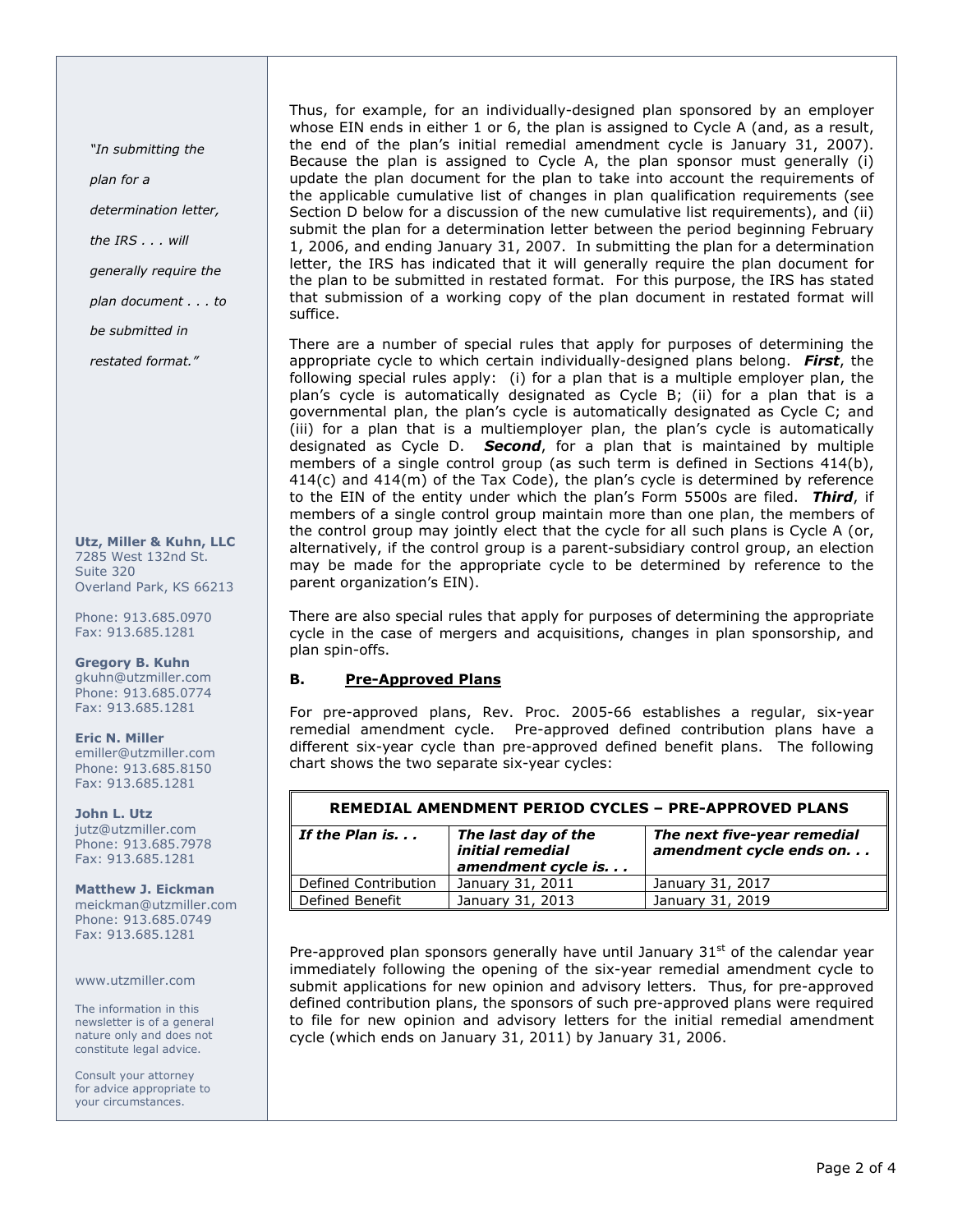"Rev. Proc. 2005-66 extends the remedial amendment period for EGTRRA for both individually-designed plans and pre-

approved plans."

### Utz, Miller & Kuhn, LLC 7285 West 132nd St. Suite 320 Overland Park, KS 66213

Phone: 913.685.0970 Fax: 913.685.1281

Gregory B. Kuhn gkuhn@utzmiller.com Phone: 913.685.0774 Fax: 913.685.1281

Eric N. Miller emiller@utzmiller.com Phone: 913.685.8150 Fax: 913.685.1281

John L. Utz jutz@utzmiller.com Phone: 913.685.7978 Fax: 913.685.1281

Matthew J. Eickman meickman@utzmiller.com Phone: 913.685.0749 Fax: 913.685.1281

www.utzmiller.com

The information in this newsletter is of a general nature only and does not constitute legal advice.

Consult your attorney for advice appropriate to your circumstances.

When the review of a particular cycle has neared completion, the IRS will announce a separate uniform deadline by which all of the adopting employers of a pre-approved plan must adopt the updated documents for the plan. The IRS indicated in Rev. Proc. 2005-66 that it expects to give adopting employers approximately a two-year window under this uniform deadline for purposes of adopting their updated pre-approved plan documents.

## C. EGTRRA Remedial Amendment Period

Importantly, Rev. Proc. 2005-66 extends the remedial amendment period for the Economic Growth and Tax Relief Reconciliation Act of 2001 ("EGTRRA") for both individually-designed plans and pre-approved plans. In particular, Rev. Proc. 2005-66 extends the EGTRRA remedial amendment period until the end of the applicable five-year or six-year remedial amendment cycle associated with a plan.

This extension is important because it aligns the end of the EGTRRA remedial amendment period with the new cycle system established under Rev. Proc. 2005- 66. Thus, for example, the extension allows the plan sponsor of an individuallydesigned plan to avoid having to file two separate determination letter applications within a short period of time (i.e., one for the EGTRRA remedial amendment period and one at the end of the plan's initial remedial amendment cycle). Instead, the plan sponsor can simply wait to file its EGTRRA determination letter application until the twelve-month period (i.e., February  $1^{st}$  to January  $31^{st}$ ) immediately preceding the end of the plan's initial five-year remedial amendment cycle.

## D. Cumulative List of Changes

In conjunction with establishing the new remedial amendment cycles, the IRS also intends to annually publish a cumulative list of changes in plan qualification requirements. These cumulative lists will identify, on a year-by-year basis, the changes in plan qualification requirements that are required to be taken into account in updated plan documents.

It is expected that the cumulative lists will be issued by the IRS near the end of each calendar year. Each annual cumulative list will identify those changes in the qualification requirements that are required to be taken into account by plans whose remedial amendment cycle begins on the following February  $1<sup>st</sup>$ . So, for example, for a Cycle A individually-designed plan (whose initial remedial amendment cycle began on February 1, 2006, and ends on January 31, 2007), the IRS will review such plan based on the items contained in the cumulative list issued by the IRS late in 2005.

## E. Interim and Discretionary Amendments

In addition to setting forth the new remedial amendment cycles that will apply to qualified plans, Rev. Proc. 2005-66 also sets forth rules relating to the adoption of interim and discretionary plan amendments. In particular, although a qualified plan will only need to be submitted for a determination letter during its particular remedial amendment cycle, Rev. Proc. 2005-66 confirms that qualified plans must still be operated in accordance with their written plan documents. As a result, when there are statutory or regulatory changes in the plan qualification requirements, the adoption of interim and discretionary plan amendments will still be required.